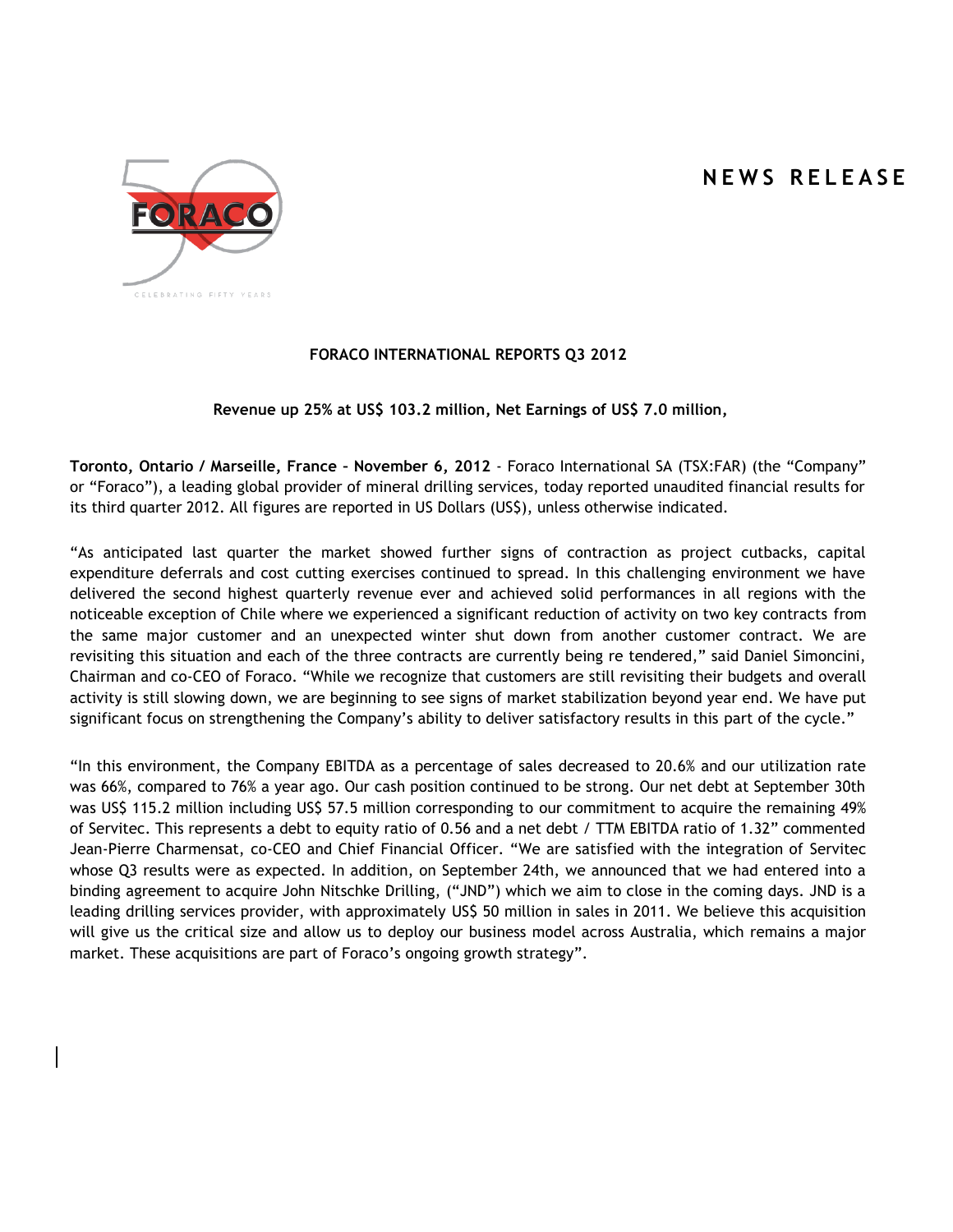# **Three months Q3 2012 Highlights**

### *Revenue*

 Q3 2012 revenue amounted to US\$ 103.2 million compared to US\$ 82.4 million in Q3 2011, an increase of 25% or US\$ 20.8 million.

# *Profitability*

- Q3 2012 gross profit including depreciation within cost of sales increased to US\$ 20.6 million (20.0% of revenue) compared to US\$ 19.7 million (23.9% of revenue) in Q3 2011.
- Two key contracts in Chile had a negative impact on gross profit estimated at US\$ 2.7 million in Q3 2012, caused by the combination of a significant number of rigs being shut down at the client's request, preexisting unfavorable contract conditions aggravated by the significant downsizing of the allocated fleet, and lower production rates during the winter season. These two contracts are due to expire in mid 2013 and are being re tendered. Furthermore, a third key contract in Chile was stopped at the client's request during the winter season, whereas last year they requested work to be performed throughout the season. This negatively impacted gross profit in Q3 2012 by a further US\$ 1.7 million.
- Q3 2012 EBITDA amounted to US\$ 21.3 million (20.6% of revenue) compared to US\$ 20.7 million in Q3 2011 (25.1% of revenue).
- Q3 2012 net profit after tax amounted to US\$ 7.0 million (6.8% of revenue) compared to Q3 2011 which amounted to US\$ 8.7 million (10.5% of revenue).
- Q3 2012 earnings per share attributable to the equity holders of the Company during the period including the non-controlling interests corresponding to Servitec which the Company is in the process of acquiring amounted to 5.19 US cents (basic) and 5.15 US cents (diluted), compared to 9.45 US cents (basic) and 9.28 US cents (diluted) in Q3 2011.

## **Nine months Q3 2012 Highlights**

## *Revenue*

 YTD Q3 2012 revenue amounted to US\$ 298.0 million compared to US\$ 226.0 million in YTD Q3 2011, an increase of 32% or US\$ 72.0 million including US\$ 34.8 million generated by the Brazilian operations.

## *Profitability*

- YTD Q3 2012 gross profit, including depreciation within cost of sales, increased to US\$ 67.8 million (22.7% of revenue) compared to US\$ 52.5 million (23.3% of revenue) in YTD Q3 2011, an increase of 29% or US\$ 15.2 million.
- YTD Q3 2012 EBITDA amounted to US\$ 69.1 million (23.2% of revenue) compared to US\$ 55.4 million in Q3 2011 (24.5% of revenue). YTD Q3 2012 EBITDA includes US\$ 1.2 million one-off transaction costs (nil in YTD Q3 2011).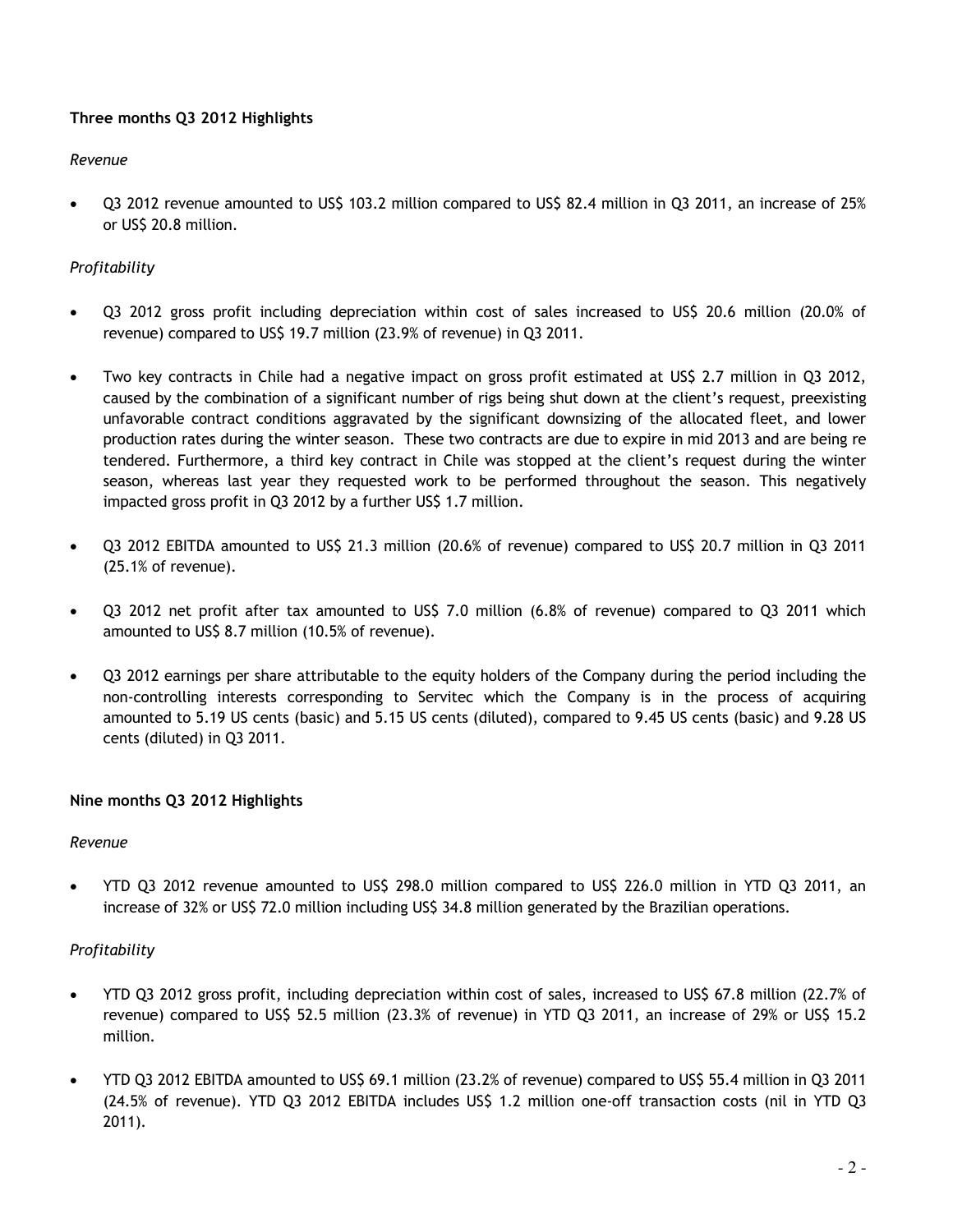- YTD Q3 2012 net profit after tax amounted to US\$ 27.5 million (9.2% of revenue), an increase of 19% or US\$ 4.3 million compared to US\$ 23.2 million (10.3% of revenue) in YTD Q3 2011.
- YTD Q3 2012 earnings per share attributable to the equity holders of the Company during the period including the non-controlling interests corresponding to Servitec which the Company is in the process of acquiring amounted to 29.44 US cents (basic) and 29.16 US cents (diluted), compared to 25.75 US cents (basic) and 25.57 US cents (diluted) for YTD Q3 2011.

#### *Acquisitions of businesses and non-controlling interests*

### Servitec

On April 20, 2012, the Company completed the acquisition of a 51% shareholding in WFS Sondagem S.A. ("Servitec"), a Brazilian drilling service provider, for an amount of US\$ 44.2 million through a combination of US\$ 20.2 million in cash and 4,816,509 Foraco shares at US\$ 4.99 each representing US\$ 24.0 million. As part of this agreement, the Company has an option to acquire, and the current shareholders of Servitec have an option to sell, the remaining 49% after three years. The corresponding purchase consideration will depend upon a formula based on the average 2012, 2013 and 2014 EBITDA of Servitec and on the net cash as at December 31, 2014. The maximum amount payable for this tranche is capped at US\$ 75 million. As at November 5, 2012, the best estimate of the cash consideration payable is US\$ 61.1 million (a present value of US\$ 57.5 million reported as the consideration payable in the balance sheet as at September 30, 2012). Servitec has been consolidated into the Foraco International financial statements since April 20, 2012. The financial statements as at September 30, 2012 include five months of Servitec activity.

The Company is currently considering the acquisition of the 49% non-controlling interests of Servitec.. This will have no impact on the amount and the timing of the consideration payable which is due in 2015. This will be accretive to the profit for the period attributable to equity holders of the Company going forward. For the purpose of the MD&A, the earnings per share are presented assuming that the acquisition took place as at April 20, 2012.

#### John Nitschke Drilling

On September 24, 2012, the Company entered into a binding agreement to acquire a 100% shareholding in John Nitschke Drilling, ("JND"), an Australian drilling service provider, through a combination of AU\$ 30 million (US\$ 31.2 million) in cash, an earn-out amount, and 6,000,000 warrants giving the right to acquire, for no additional consideration, 6,000,000 Foraco International shares, with the possibility to issue up to an additional 1,000,000 warrants depending on certain market conditions. The warrants will be automatically convertible on the occurence of certain events on or after 9 months from the closing date. The earn-out amount will depend on the level of EBITDA as at December 31, 2012 and cannot exceed AUS 6 million (USS 6.2 million).

The closing of the transaction is scheduled to take place on November 19, 2012 and is subject to the completion of certain conditions precedent, including approval from the Toronto Stock Exchange and the shareholder approval of Foraco International at a meeting of its shareholders scheduled to be held on November 15, 2012.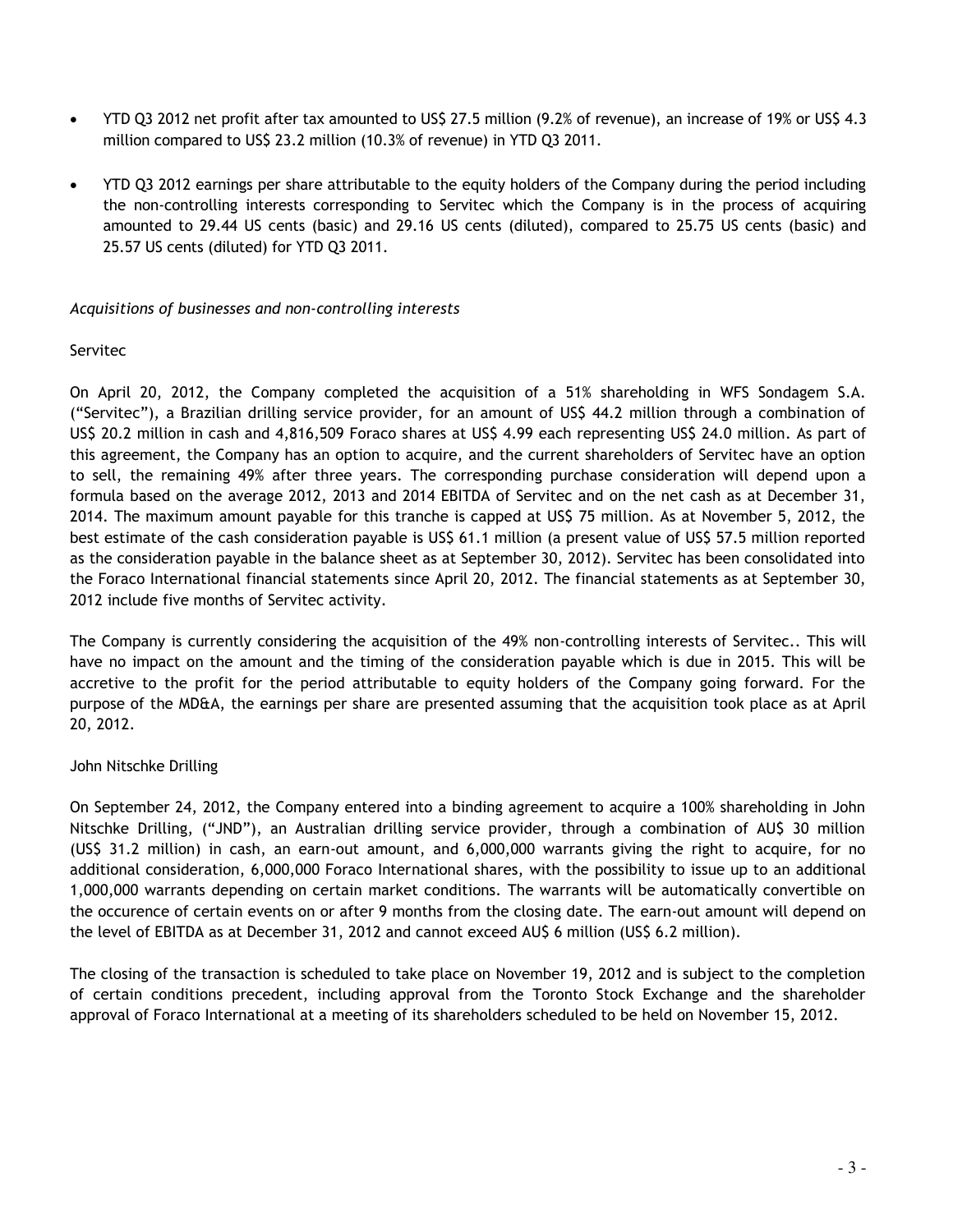# **Selected Financial data**

| (In thousands of US\$)<br>(unaudited)                                                                            | Three-month period ended<br>September 30, | Nine-month period ended<br>September 30, |         |         |
|------------------------------------------------------------------------------------------------------------------|-------------------------------------------|------------------------------------------|---------|---------|
|                                                                                                                  | 2012                                      | 2011                                     | 2012    | 2011    |
| <b>Revenue</b>                                                                                                   | 103,240                                   | 82,408                                   | 298,008 | 225,997 |
| Gross profit (1)                                                                                                 | 20,638                                    | 19,705                                   | 67,755  | 52,547  |
| As a percentage of sales                                                                                         | 20.0%                                     | 23.9%                                    | 22.7%   | 23.3%   |
| <b>EBITDA</b>                                                                                                    | 21,260                                    | 20,698                                   | 69,052  | 55,382  |
| As a percentage of sales                                                                                         | 20.6%                                     | 25.1%                                    | 23.2%   | 24.5%   |
| <b>Operating profit</b>                                                                                          | 11,363                                    | 12,938                                   | 41,413  | 33,339  |
| As a percentage of sales                                                                                         | 11.0%                                     | 15.7%                                    | 13.9%   | 14.8%   |
| <b>Profit for the period</b>                                                                                     | 6,992                                     | 8,652                                    | 27,458  | 23,163  |
| EPS (in US cents)                                                                                                |                                           |                                          |         |         |
| <b>Basic</b>                                                                                                     | 3.70                                      | 9.45                                     | 26.95   | 25.75   |
| Diluted                                                                                                          | 3.67                                      | 9.28                                     | 26.69   | 25.57   |
| EPS (in US cents) including the impact of the considered acquisition of the non-controlling interest of Servitec |                                           |                                          |         |         |

| Basic           | 5.19 | 9.45 | 29.44 25.75 |       |
|-----------------|------|------|-------------|-------|
| Diluted<br>5.15 |      | 9.28 | 29.16       | 25.57 |

### **(1) includes amortization and depreciation expenses related to operations**

### **Financial Results**

| (In thousands of US\$)<br>(unaudited) | O3 2012 | $%$ change | <b>O3 2011</b> | <b>YTD 03 2012</b> | $%$ change | YTD 03 2011 |
|---------------------------------------|---------|------------|----------------|--------------------|------------|-------------|
| <b>Revenue</b>                        |         |            |                |                    |            |             |
| <u>Reporting segment</u>              |         |            |                |                    |            |             |
|                                       | 101,575 | 27%        | 79,994         | 289,143            | 35%        | 214,063     |
|                                       | 1,665   | $-31%$     | 2,414          | 8,865              | $-26%$     | 11,934      |
|                                       | 103,240 | 25%        | 82,408         | 298,008            | 32%        | 225,997     |
| Geographic region                     |         |            |                |                    |            |             |
|                                       | 52,250  | 75%        | 29,834         | 142,572            | 65%        | 86,204      |
| Europe, Middle East and Africa        | 24,200  | $-7\%$     | 26,031         | 79,338             | 9%         | 72,508      |
|                                       | 20,103  | 22%        | 16,522         | 52,327             | 20%        | 43,698      |
|                                       | 6,687   | $-33\%$    | 10,021         | 23,770             | $1\%$      | 23,588      |
|                                       | 103.240 | 25%        | 82.408         | <u>298.008</u>     | 32%        | 225.997     |

# **Q3 2012**

Since Q3 2012, Europe, Africa and Middle East have been grouped into one geographic region for management and reporting purposes (EMEA). Previously, Africa and Europe were presented separately.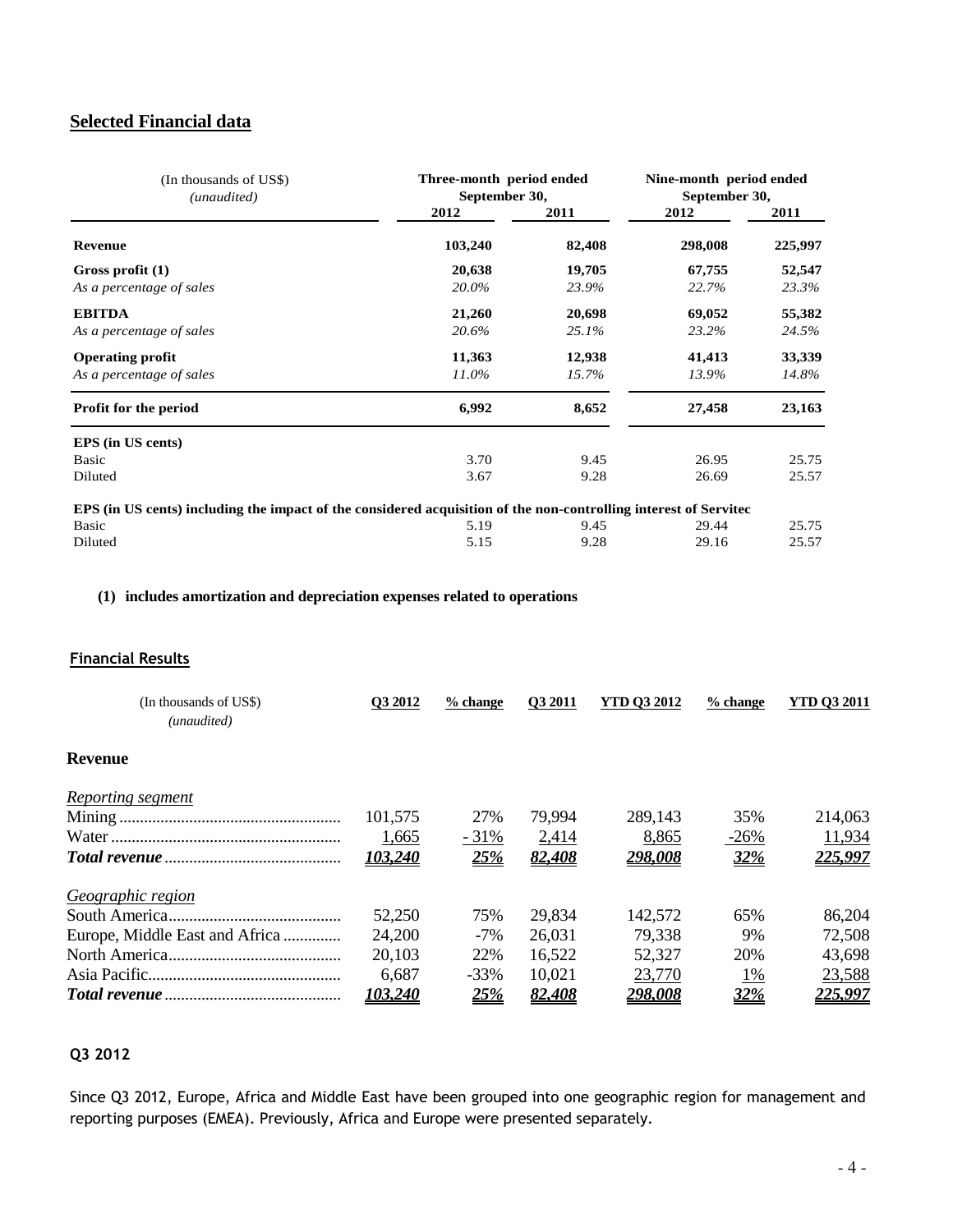Q3 2012 revenue amounted to US\$ 103.3 million, an increase of 25% or US\$ 20.8 million compared to Q3 2011.

The Mining segment, up US\$ 21.6 million, is driven by strong activity in North America and the integration of Servitec in South America partially offset by decreased activity levels in the Asia Pacific and Africa regions.

The Water segment decreased to US\$ 1.7 million in Q3 2012 compared to US\$ 2.4 million in Q3 2011. Activities in this segment are principally carried out in Africa.

Revenue in South America amounted to US\$ 52.3 million in Q3 2012 (US\$ 29.8 million in Q3 2011), an increase of 75%. This growth is mainly generated by the addition of Brazilian operations enabled by the Servitec acquisition in Q2 2012.

In EMEA, Q3 2012 revenue decreased by US\$ 1.8 million compared to Q3 2011. This is mainly due to reduced activity levels in both the water and mining segments in Africa which has only partially been offset by strong activity in Russia.

Revenue in North America increased by 22%, from US\$ 16.5 million in Q3 2011 to US\$ 20.1 million in Q3 2012. This increase has been realized through increased activity in long term contracts with major companies.

In Asia-Pacific, Q3 2012 revenue amounted to US\$ 6.7 million, a decrease of US\$ 3.3 million compared to Q3 2011 as a result of reduced activity in the Western Australian mining market.

#### **Nine months YTD Q3 2012**

YTD Q3 2012 revenue amounted to US\$ 298.0 million, an increase of 32% or US\$ 72.0 million compared to YTD Q3 2011.

The Mining segment, up US\$ 75.1 million, is driven by the contribution of all geographic areas. In South America, the variation includes the consolidation of Servitec since April 20, 2012 which contributed US\$ 34.8 million to revenue.

The Water segment decreased to US\$ 8.9 million in YTD Q3 2012 compared to US\$ 11.9 million in YTD Q3 2011. Activities in this segment are principally carried out in Africa. Offsetting the decline in traditional water drilling services has been the significant growth in mining related water projects.

Revenue in South America amounted to US\$ 142.6 million in YTD Q3 2012 (US\$ 86.2 million in YTD Q3 2011) an increase of 65%. This was mainly generated by the acquisition of Servitec and activity from long-term contracts with major companies in the region.

In EMEA, the YTD Q3 2012 revenue increased by 9% or US\$ 6.8 million compared to YTD Q3 2011. This is mainly due to the expansion of mining operations in West Africa and to the growth in Russia supported by the operation of an additional rig.

Revenue in North America increased by 20%, from US\$ 43.7 million in YTD Q3 2011 to US\$ 52.3 million in YTD Q3 2012. This increase is realized through long term contracts with major companies.

In Asia-Pacific, YTD Q3 2012 revenue was flat (US\$ 23.8 million) compared to the same period last year (US\$ 23.6 million).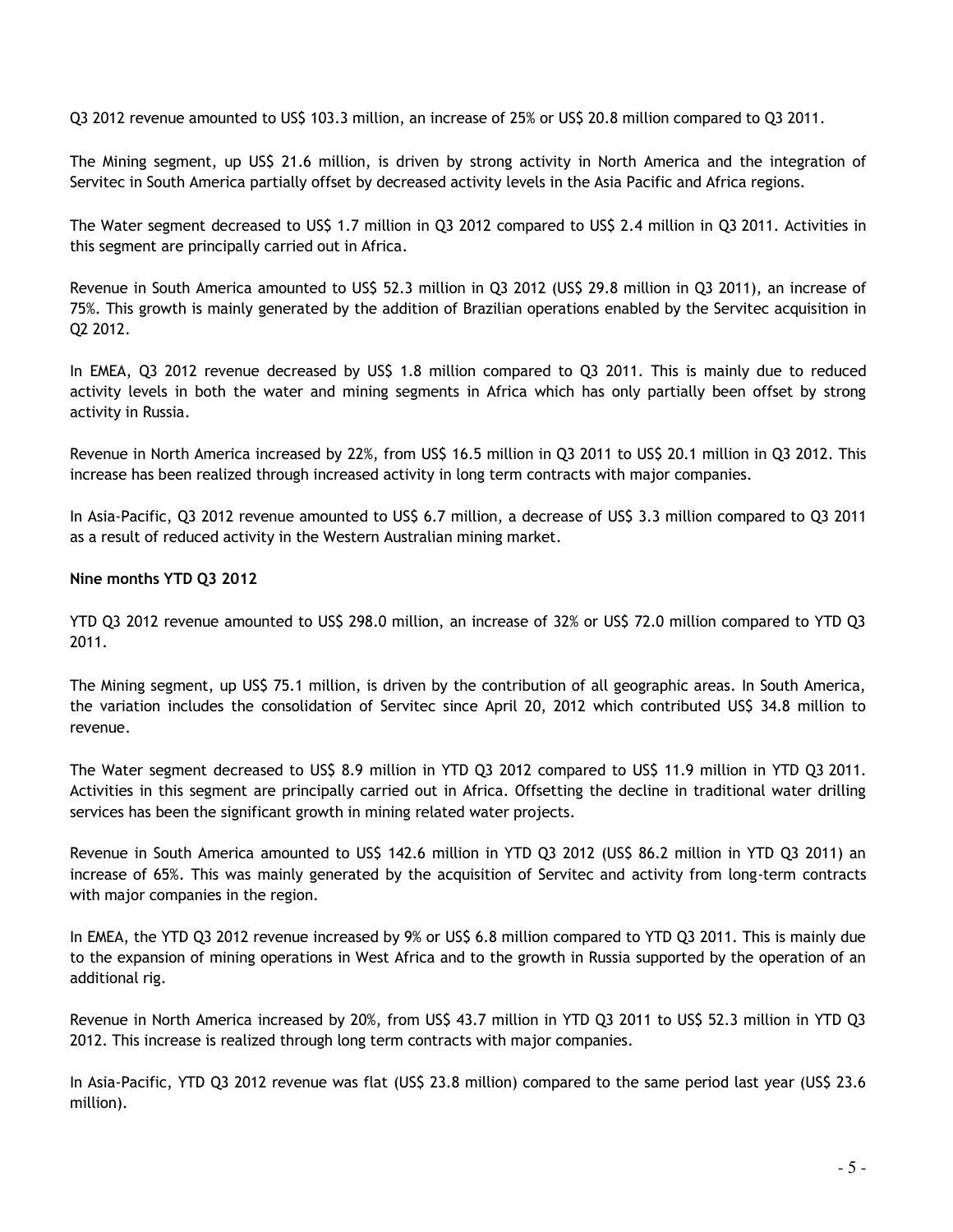### **Gross Profit**

| (In thousands of US\$) | <b>O3 2012</b> | $%$ change | O <sub>3</sub> 2011 | <b>YTD 03 2012</b> | $%$ change  | <b>YTD 03 2011</b> |
|------------------------|----------------|------------|---------------------|--------------------|-------------|--------------------|
| (unaudited)            |                |            |                     |                    |             |                    |
| <b>Gross profit</b>    |                |            |                     |                    |             |                    |
| Reporting segment      |                |            |                     |                    |             |                    |
|                        | 20,255         | 6%         | 19.171              | 65.281             | 31%         | 49,866             |
|                        | 383            | $-28%$     | 534                 | 2,474              | $-8%$       | 2,681              |
|                        | 20.638         | <u>5%</u>  | <u>19.705</u>       | 67.755             | <u> 29%</u> | <u>52,547</u>      |

### **Q3 2012**

Overall, Q3 2012 gross profit amounted to US\$ 20.6 million, an increase of 5% compared to Q3 2011 (US\$ 19.7 million).

The mining segment gross profit increased by US\$ 1.1 million compared to the same period a year ago, however, gross profit as a percentage of revenue decreased to 20.0% compared to 24.0% in Q3 2011.

A proactive focus on aligning operations to the rapidly changing market conditions has resulted in preserving the profitability in all regions with the exception of Chile. In this country, two key contracts had a negative impact on gross profit estimated at US\$ 2.7 million in Q3 2012, caused by the combination of a significant number of rigs being shut down at the client's request, preexisting unfavorable contract conditions aggravated by the significant downsizing of the allocated fleet, and lower production rates during the winter season. These two contracts are due to expire in mid 2013 and are being re tendered. Furthermore, a third key contract in Chile was stopped at the client's request during the winter season, whereas last year they requested work to be performed throughout the season. This negatively impacted the gross profit in Q3 2012 by a further US\$ 1.7 million. Significant steps have been taken locally, including a change in the Region's Management as reported last quarter, to restore the profitability of these two contracts.

The newly acquired business in Brazil delivered a gross margin in line with expectations.

In the water segment the gross profit remains stable at 23% of revenue compared to 22.1% in Q3 2011.

Although the Company remains committed to strategic initiatives including the integration of newly acquired businesses, risk management and the optimization of production equipment through long-term contracts, significant focus in the near term is on adapting to the rapidly evolving market conditions.

#### **Nine months YTD Q3 2012**

Overall, YTD Q3 2012 gross profit amounted to US\$ 67.8 million (or 22.7% of revenue), an increase of US\$ 15.2 million or 29% compared to YTD Q3 2011 (US\$ 52.5 million or 23.3% of revenue).

The mining segment gross profit as a percentage of revenue decreased slightly to 22.6% in YTD Q3 2012 from 23.3% in YTD Q3 2011, and the water segment gross profit margins increased to 27.9% in YTD Q3 2012 from 22.5% in YTD Q3 2011.

Although the Company remains committed to strategic initiatives including the integration of newly acquired businesses, risk management and the optimization of production equipment through long-term contracts, significant focus in the near term is on adapting to the rapidly evolving market conditions.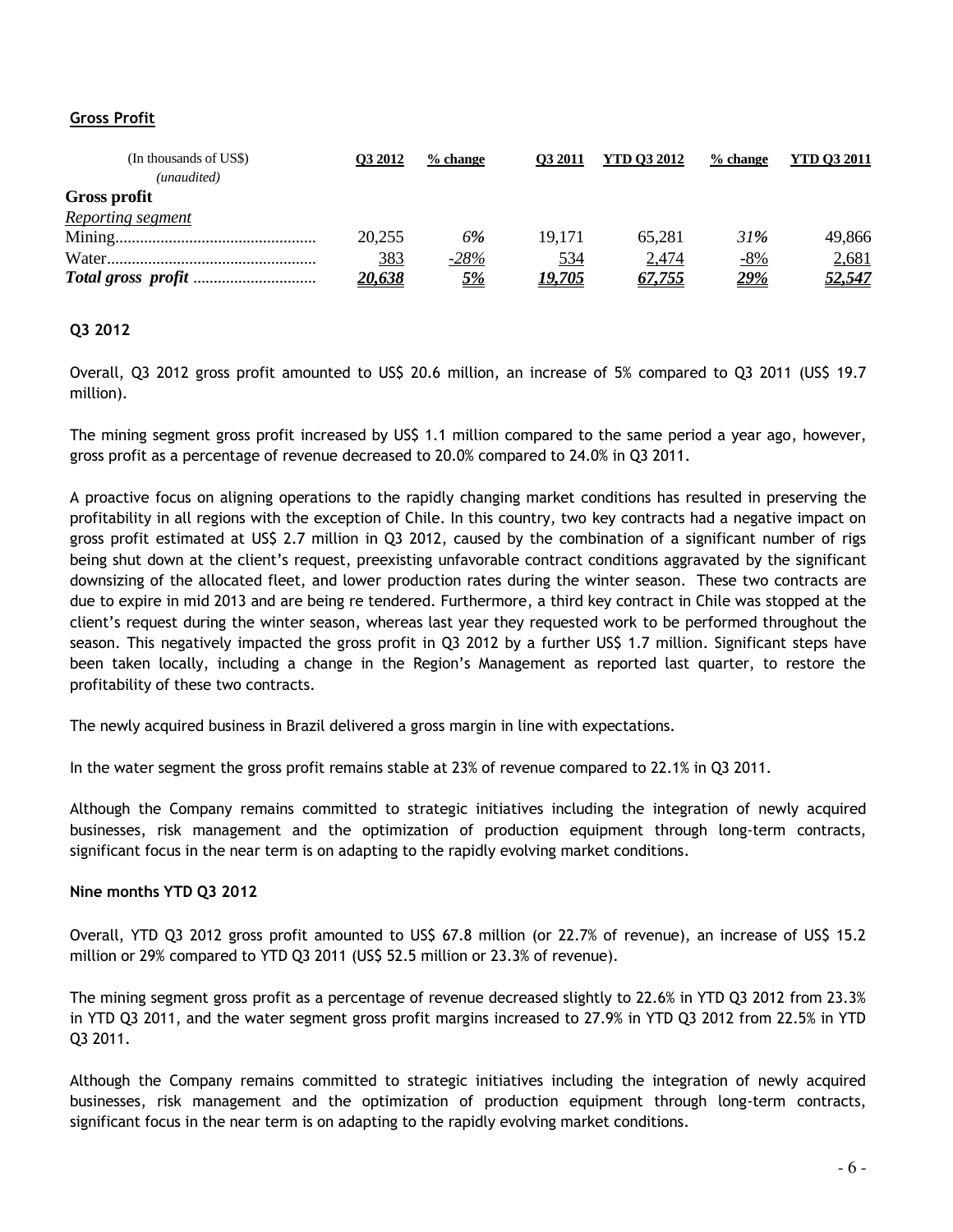#### **Selling, General and Administrative Expenses**

| (In thousands of US\$)<br>(unaudited)           | <b>O3 2012</b> | $%$ change | O3 2011 | <b>YTD 03 2012</b> | % change | <b>YTD 03 2011</b> |
|-------------------------------------------------|----------------|------------|---------|--------------------|----------|--------------------|
| Selling, general and administrative<br>expenses | 9,275          | 38%        | 6.744   | 26.342             | 37%      | 19,185             |
|                                                 | $9.0\%$        |            | 8.2%    | 8.8%               |          | 8.5%               |

### **Q3 2012**

During the quarter, SG&A expenses were impacted by the integration of the Servitec acquisition in Brazil and costs associated with the reinforcement of the corporate structure. One-off costs associated with business acquisitions amounted to US\$ 0.2 million (nil in Q3 2011).

#### **Nine months YTD Q3 2012**

During the period, SG&A expenses were impacted by the integration of Servitec and the one-off transaction costs related to the acquisitions amounting to US\$ 1.2 million (nil in YTD Q3 2011) and costs associated with the reinforcement of the corporate structure. Excluding the impact of the one off transaction costs, SG&A as a percentage of revenue remains stable.

## **Operating Profit**

| (In thousands of US\$)  | <b>O3 2012</b> | $%$ change  | <b>O3 2011</b> | <b>YTD 03 2012</b> | % change  | <b>YTD 03 2011</b> |
|-------------------------|----------------|-------------|----------------|--------------------|-----------|--------------------|
| (unaudited)             |                |             |                |                    |           |                    |
| <b>Operating profit</b> |                |             |                |                    |           |                    |
| Reporting segment       |                |             |                |                    |           |                    |
|                         | 11,130         | $-12\%$     | 12,602         | 39.717             | 25%       | 31,690             |
|                         | <u>233</u>     | $-30%$      | 336            | 1,696              | <u>3%</u> | 1,649              |
|                         | <u> 11.363</u> | <u>-12%</u> | <u>12.938</u>  | <u>41.413</u>      | 24%       | <u>33,339</u>      |

### **Q3 2012**

Operating profit decreased to US\$ 11.4 million in Q3 2012 compared to US\$ 12.9 million in Q3 2011. The slight increase in gross profits was offset by the year on year increase in SG&A resulting in a net decrease of US\$ 1.6 million.

#### **Nine months YTD Q3 2012**

Operating profit increased to US\$ 41.4 million (or 13.9% of revenue) in YTD Q3 2012 compared to US\$ 33.3 million (or 14.8% of revenue) in YTD Q3 2011. This increase of US\$ 8.1 million is primarily due to the growth in revenue and the increasing level of gross margin.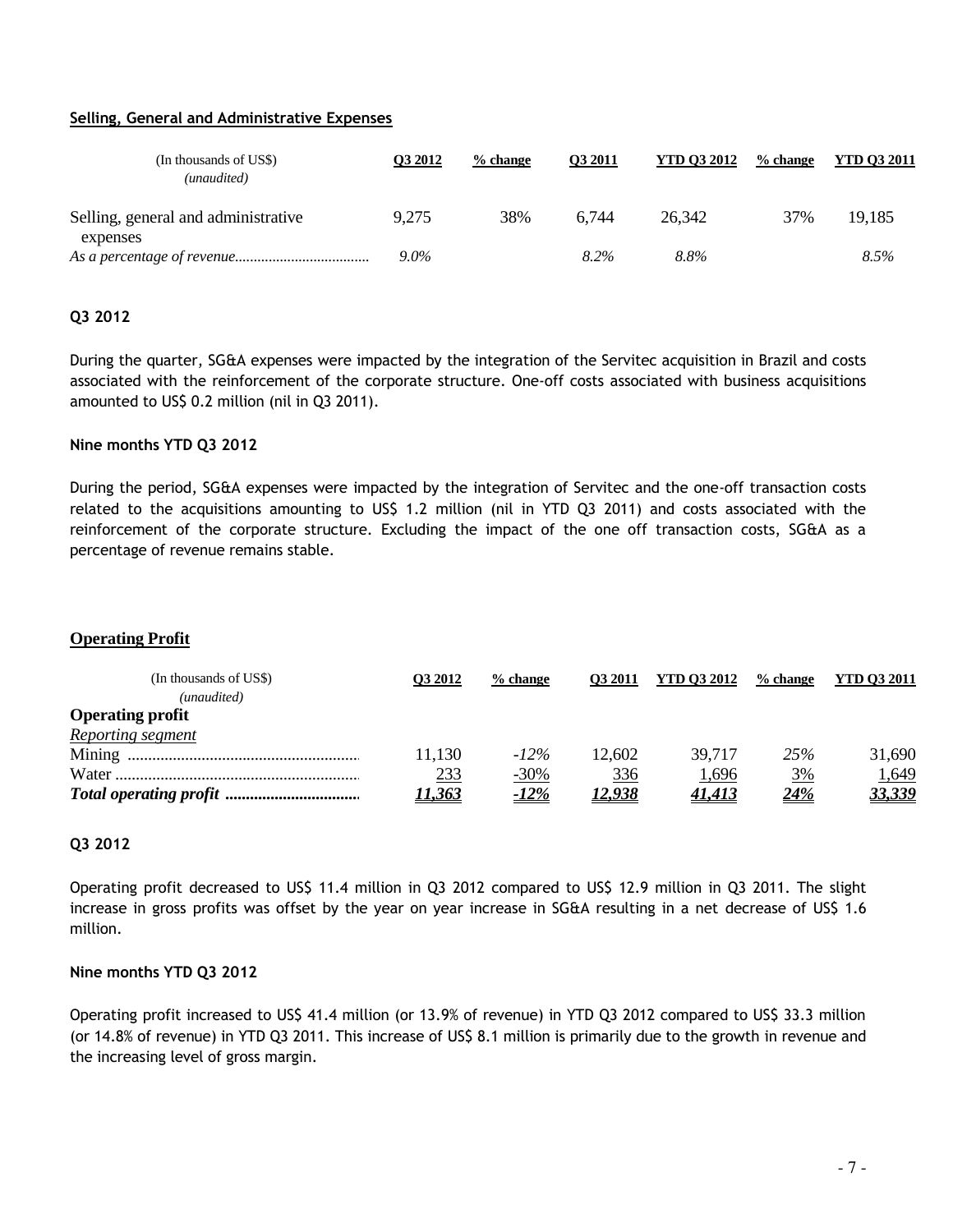#### **Currency and exchange rates**

The exchange rates for the periods under review are provided in the Management's Discussion and Analysis of Q3 2012.

#### **Outlook**

The Company's business strategy is to continue to grow through the development and optimization of the services it offers across geographical regions and industry segments, as well as through the expansion of its customer base. Foraco expects to continue to execute its strategy through a combination of organic growth and development and acquisitions of complementary businesses in the drilling services industry.

#### **Conference call and webcast**

On November 6, 2012, Company Management will conduct a conference call at 9:00 am ET to review the financial results. The call will be hosted by Daniel Simoncini, Chairman and CEO, and Jean-Pierre Charmensat, Vice-CEO and CFO.

You can join the call by dialing 1-888-231-8191 or 647-427-7450. You will be put on hold until the conference call begins. A live audio webcast of the conference call will also be available through <http://www.newswire.ca/en/webcast/detail/1057017/1149073> or on our [website.](http://www.foraco.com/index.php/investors/events-a-earnings-calendar)

An archived replay of the webcast will be available for 90 days.

About Foraco International SA

Foraco International SA [\(TSX: FAR\)](http://tmx.quotemedia.com/quote.php?qm_symbol=FAR) is a leading global mineral drilling services company that provides a comprehensive and reliable service offering in mining and water projects. Supported by its founding values of integrity, innovation and involvement, Foraco has grown into the third largest global drilling enterprise with a presence in 23 countries across five continents. For more information about Foraco, visit [www.foraco.com.](http://www.foraco.com/)

#### **For further information, please contact:**

Sonia Tercas, Manager, Investor Relations Email: [tercas@foraco.com](mailto:tercas@foraco.com) Tel: +1 (647) 351-5483

*"Neither TSX Exchange nor its Regulation Services Provider (as that term is defined in the policies of the TSX Exchange) accepts responsibility for the adequacy or accuracy of this release."* 

#### *Caution concerning forward-looking statements*

*This document may contain "forward-looking statements" and "forward-looking information" within the meaning of applicable securities laws. These statements and information include estimates, forecasts, information and statements as to*